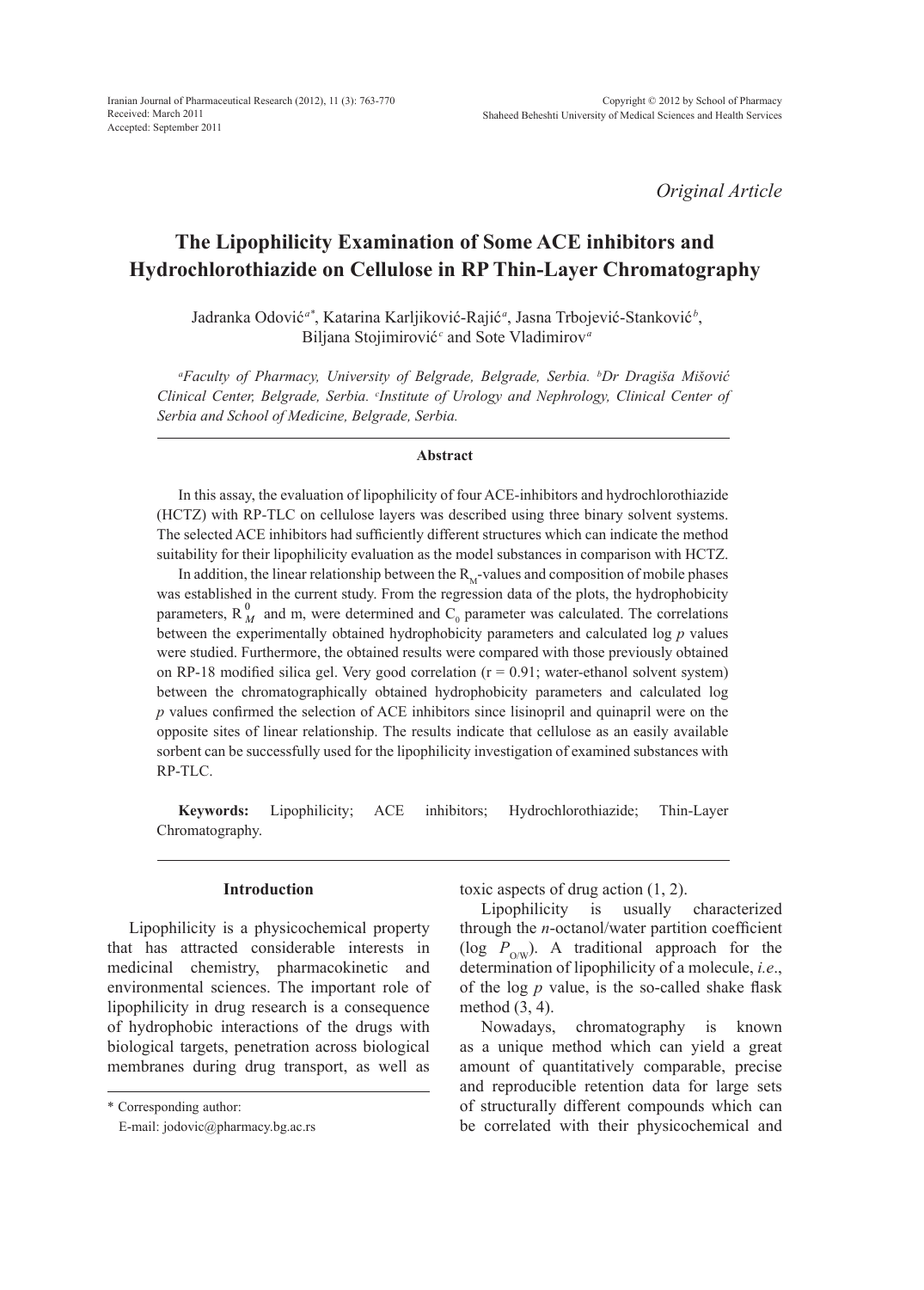biological properties (2).

A separation technique, such as RP-HPLC, is an efficient technique since the measured retention values can be correlated with hydrophobicity parameter log *p* (5-7). Furthermore, there are numbers of studies focused on the investigation and systematic determination of drugs lipophilicity, using the thin-layer chromatography methods, primarily reversed-phase (RP) (8-11), and also normalphase (NP) TLC (12) chromatography, as well as comparation between HPLC and TLC (13, 14).

The cellulose is a sorbent frequently applied in TLC (usually used in NP-TLC). Considering that in RP-TLC, the stationary phase has to be less polar than the mobile phase it possible be to use the cellulose layers in RP-TLC with suitable selection of mobile phases. The lipophilicity of s-triazine derivatives (15) as well as that of some 3,5-dinitro-benzoic-acid esters (16) were investigated under the condition of RP-TLC on cellulose layers without any impregnation.

Angiotensin-converting enzyme (ACE) inhibitors are used primarily (in some cases as the first choice drugs) for the treatment of hypertension and congestive heart failure. ACE inhibitors are esterified prodrugs. Following the administration, they undergo the hydrolysis into the active diacid metabolites, which exhibit the inhibitory effect on the angiotensin-converting enzyme (17). In pharmaceutical formulations, they are often combined with diuretichydrochlorothiazide (HCTZ), to enhance their antihypertensive effect (EnaHEXAL comp. and Lisinopril Sandoz–Sandoz Pharmaceutical; Inhibace plus–Roche).

According to the available literature, a number of authors investigated the relationship between the lipophilicity and the activity of ACE inhibitors (18-22). There are only few papers with systematic investigations of ACE inhibitors lipophilicity (23-25).

In continuation of our previous researches on chromatographic behavior of ACE inhibitors, under different conditions of TLC (26-28), the aim of this study was the examination of lipophilicity of several ACE inhibitors as well as HCTZ (Figure 1) on cellulose support, as a possible alternative to RP-18 silica gel plates.

The selected ACE inhibitors have a sufficiently different structure that can indicate the method suitability for their lipophilicity evaluation as model substances in comparation with HCTZ. The certain functional groups significantly affect the polarity of the molecules. As expected, the amino-acid moiety in lisinopril increases its hydrophilic character as well as sulfonamide group in HCTZ. Contrary to these, less polar groups such as esters in enalapril, quinapril and Cilazapril contribute to the increase of their lipophilicity.

In order to evaluate the possible application of cellulose in RP-TLC, the correlation of hydrophobicity parameter,  $C_0$ , obtained on cellulose and RP-18 silica gel plates will be established.

Furthermore, the comparison of chromatographic hydrophobicity parameters for investigated substances, with different log *p* values, could confirm that selected ACE inhibitors and HCTZ can be regarded as the same group under proposed chromatographic conditions.

## **Experimental**

The three, water-organic modifier, binary solvent systems were used with different volume fractions. All components of mobile phases were of analytical grade of purity.

The investigated substances included: four ACE inhibitor drugs as follows: 1. Enalapril maleate, (S)-1-[N-[1-(ethoxycarbonyl)-3-phenylpropyl]-L-alanyl]-L-proline; 2. Quinapril hydrochloride, [3S-[2[R\* (R\*)],3R\*]]-2-[2-[[1-(ethoxycarbonyl)-3 phenylpropyl] amino]-1-oxopropyl]-1,2,3,4 tetrahydro-3-isoquinolinecarboxylic acid; 3. Lisinopril dihydrate,  $(S)-1-[N^2-(1-carboxy-3-1]$ phenylpropyl)-L-lysyl]-L-proline dihydrate; 4. cilazapril monohydrate, [1S-[1*α*,9*α* (R\*)]]-9- [[1-(ethoxycarbonyl)-3-phenylpropyl] amino] octahydro-10-oxo-6H-pyridazino [1,2-a] [1,2] diazepine-1-carboxylic acid monohydrate and HCTZ, 6-chloro-3,4-dihydro-2H-1,2,4 benzothiadiazine-7-sulfonamide,1,1-dioxide (Figure 1).

The TLC experiments were performed on 10 cm  $\times$  10 cm cellulose (Art. 105552, Merck,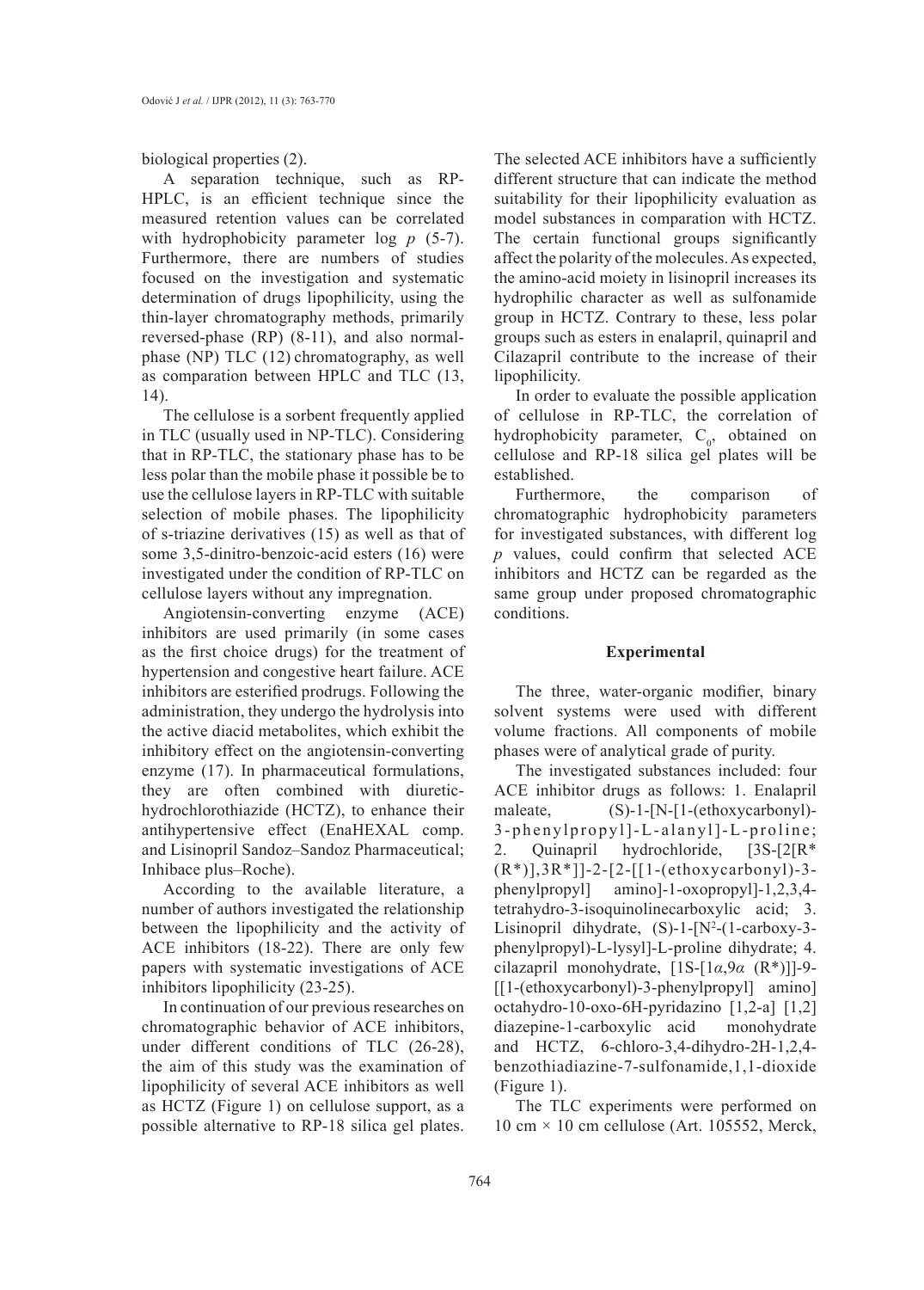

**Figure 1.** The chemical structures of the investigated drugs. **Figure 1.** The chemical structures of the investigated drugs

Germany) layers. The plates were spotted with 2 μL aliquots of freshly prepared aqueous  $\frac{1}{2}$   $\frac{1}{2}$  and  $\frac{1}{2}$  and  $\frac{1}{2}$  solution of lisinopril and ethanolic solutions of enalapril, quinapril, cilazapril and HCTZ (2  $\text{cm}$  mg/mL), and were developed via the ascending technique.

After the development, the detection was performed by exposing the plates to iodine vapour. All investigations were performed at room temperature  $(22 \pm 2^{\circ}C)$ .

The mobile phases used are presented in Table 1.

#### **Calculations**

The  $R<sub>F</sub>$ -values were calculated according to the relationship:

any) layers. The plates were spotted with  $R_F = D$  istance of spot from origin / Distance of mobile phase front from origin

> Here,  $R_M$ -values were calculated for each solute in each mobile phase according to the Bate-Smith and Westall equation (29):

$$
R_M = \log\left(\frac{1}{R_F} - 1\right) \tag{Equation 1}
$$

The log *p* values (*KOWWIN)* of the examined compounds were calculated using software (30).

# **Results and Discussion**

The systematic investigation of four ACE inhibitors and HCTZ was performed using RP-TLC method on cellulose layers by means of three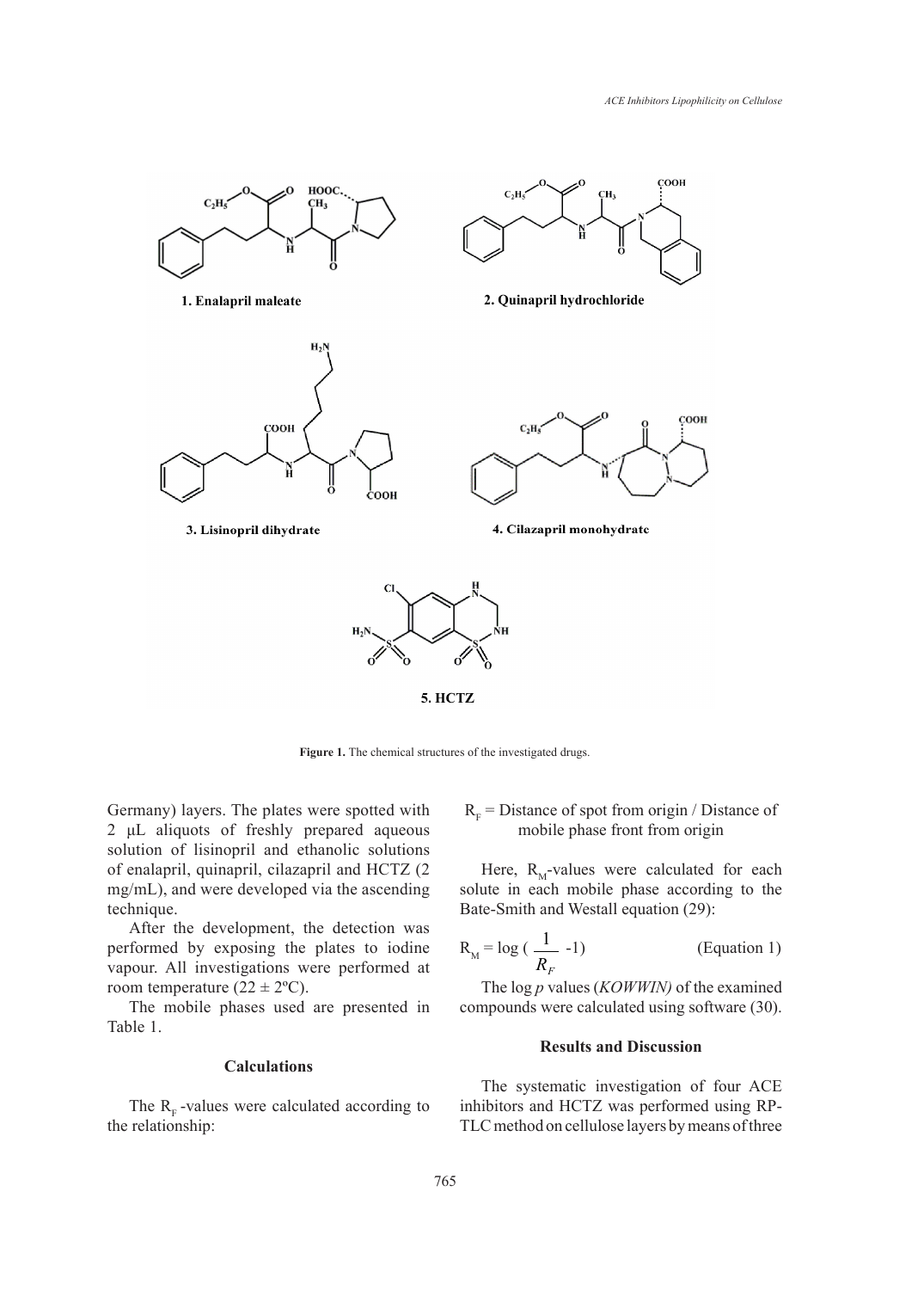| <b>Substance</b> | Water-methanol |    |    |    |    |    | Water-acetone |    |    | Water-ethanol |    |    |    |    |    |
|------------------|----------------|----|----|----|----|----|---------------|----|----|---------------|----|----|----|----|----|
|                  | a10            | 15 | 20 | 25 | 30 | 10 | 15            | 20 | 25 | 30            | 10 | 15 | 20 | 25 | 30 |
|                  | 78             | 80 | 83 | 86 | 88 | 78 | 84            | 86 | 89 | 93            | 81 | 85 | 90 | 92 | 93 |
| $\mathbf{2}$     | 53             | 58 | 65 | 68 | 71 | 55 | 60            | 66 | 70 | 73            | 65 | 70 | 74 | 79 | 82 |
| 3                | 85             | 88 | 91 | 92 | 93 | 86 | 90            | 92 | 94 | 96            | 91 | 93 | 95 | 96 | 97 |
| 4                | 60             | 68 | 75 | 80 | 85 | 66 | 70            | 73 | 77 | 80            | 73 | 76 | 79 | 83 | 88 |
| <b>HCTZ</b>      | 80             | 83 | 85 | 90 | 92 | 83 | 85            | 88 | 92 | 95            | 85 | 87 | 90 | 93 | 95 |

**Table 1.**  $hR$ <sub>F</sub>-values of the investigated substances.

<sup>a</sup> Vol% of organic modifier in mobile phases.

water-organic modifier binary solvent systems. In an aim to establish the reversed-phase TLC on cellulose, the mobile phase had to be more polar than the cellulose. For that purpose, the binary solvent systems used had a relatively low content of organic modifier (methanol, acetone and ethanol) 10 to 30% (with 5% intervals).

The results (Table 1) show that the increase in the concentration of organic modifier in mobile phase leads to the increase of  $hR_F$  ( $R_F \times$ 100) values, *i.e*. to a decrease of the retention of the investigated substances. For the different mobile phases with the same water content, the retention is decreased from methanol to ethanol as the solvent polarity is decreased (31). Irrespectively to the structural differences between the investigated substances, the same retention order of compounds was established for all used mobile phases:  $R_F(3) > R_F(5) > R_F$  $(1) > R_{F}(4) > R_{F}(2).$ 

The retention behavior of biological active substances investigated in RP-TLC can be presented as the relationship between the  $R_M$ values and the content of organic modifier in mobile phase through the linear Equation (16):

$$
R_M = R_M^0 + mC
$$
 (Equation 2)

The value of the intercept,  $R_M^0$ , represents the lipophilicity of the examined substance and the value of the slope, m, corresponds to the specific hydrophobic surface area of this substance, while C represents the volume fraction of the organic modifier in mobile phase.

By the analogy through the hydrophobicity parameter of  $\varphi$ <sub>0</sub>(6, 7), previously defined for the HPLC method as the concentration of the organic modifier in the mobile phase for which the distribution of the analyzed substance between the mobile and stationary phase was equal (1:1) another hydrophobicity parameter,  $C_0$ , can be calculated. The hydrophobicity parameter,  $C_0$ , represents the volume fraction of the organic modifier in mobile phase where  $R_{\text{M}} = 0$  (11-12) and it can be calculated as  $C_0 = -R_M^0 / m$ .

The chromatographically obtained hydrophobicity parameters including slope (m), intercept ( $R_M^0$ ) and  $C_0$  for each mobile phase are presented in Table 2.

It has been shown in the literature that there is usually a linear correlation between the intercept,  $R_M^0$ , and slope, m. The linear correlations for intercept and slope values were established for:

Water-acetone,  $R_M^0 = (0.4384 \pm 0.2659) +$  $(0.2843 \pm 0.1091)$  m, with  $r = 0.8327$  and SD = 0.1421  $\boldsymbol{0}$ *M*

#### as well as:

Water-ethanol, R  $_{M}^{0}$  = (1.1358 ± 0.7277) +  $(0.6323 \pm 0.3035)$  m, with r = 0.7689 and SD = 0.1935  $\boldsymbol{0}$ *M*

The good correlations reflect the suitability of the systems examined for estimating the lipophilicity of the compounds and can indicate that the investigated substances, ACE inhibitors and HCTZ, could be considered as compounds belonging to the same group under the described conditions. Only for water-methanol solvent system, the correlation coefficient was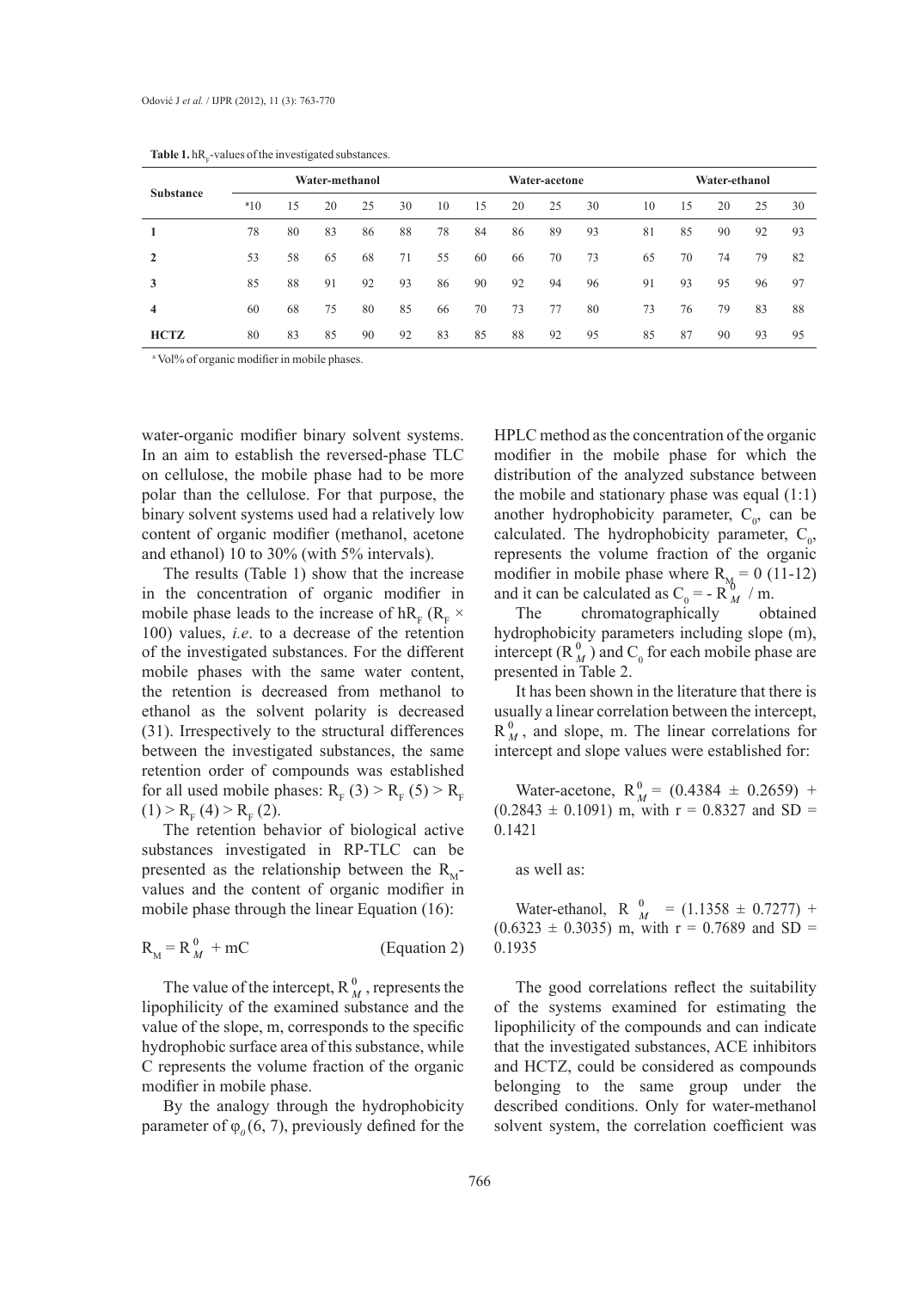|                         | $R_M^0$            | $-$ m             | $-r$  | $\mathbf{C}_{0}$ |  |  |  |  |
|-------------------------|--------------------|-------------------|-------|------------------|--|--|--|--|
| <b>Substance</b>        | Water-methanol*    |                   |       |                  |  |  |  |  |
| 1                       | $-0.372 \pm 0.019$ | $1.635 \pm 0.001$ | 0.995 | $-0.227$         |  |  |  |  |
| $\overline{2}$          | $0.109 \pm 0.032$  | $1.721 \pm 0.001$ | 0.988 | 0.063            |  |  |  |  |
| 3                       | $-0.587 \pm 0.042$ | $1.871 \pm 0.002$ | 0.983 | $-0.313$         |  |  |  |  |
| 4                       | $0.104 \pm 0.010$  | $2.858 \pm 0.001$ | 0.999 | 0.036            |  |  |  |  |
| <b>HCTZ</b>             | $-0.339 \pm 0.054$ | $2.366 \pm 0.023$ | 0.982 | $-0.143$         |  |  |  |  |
| <b>Substance</b>        | Water-acetone*     |                   |       |                  |  |  |  |  |
| 1                       | $-0.284 \pm 0.057$ | $2.671 \pm 0.002$ | 0.985 | $-0.106$         |  |  |  |  |
| $\overline{2}$          | $0.082 \pm 0.020$  | $1.763 \pm 0.001$ | 0.995 | 0.047            |  |  |  |  |
| 3                       | $-0.506 \pm 0.031$ | $2.849 \pm 0.001$ | 0.996 | $-0.177$         |  |  |  |  |
| 4                       | $-0.129 \pm 0.009$ | $1.569 \pm 0.001$ | 0.999 | $-0.082$         |  |  |  |  |
| <b>HCTZ</b>             | $-0.334 \pm 0.081$ | $2.975 \pm 0.004$ | 0.976 | $-0.112$         |  |  |  |  |
| <b>Substance</b>        | Water-ethanol*     |                   |       |                  |  |  |  |  |
| 1                       | $-0.386 \pm 0.057$ | $2.589 \pm 0.002$ | 0.984 | $-0.149$         |  |  |  |  |
| 2                       | $-0.070 \pm 0.013$ | $1.974 \pm 0.001$ | 0.998 | $-0.036$         |  |  |  |  |
| 3                       | $-0.753 \pm 0.017$ | $2.533 \pm 0.001$ | 0.998 | $-0.297$         |  |  |  |  |
| $\overline{\mathbf{4}}$ | $-0.191 \pm 0.054$ | $2.109 \pm 0.002$ | 0.978 | $-0.090$         |  |  |  |  |
| <b>HCTZ</b>             | $-0.448 \pm 0.046$ | $2.697 \pm 0.002$ | 0.990 | $-0.166$         |  |  |  |  |

**Table 2.**Regression analysis and hydrophobicity parameters of investigated compounds.

\* The volume range of organic modifiers in mobile phases was 10-30%.

significantly lower ( $r = 0.3836$ ).

As shown in Table 2, the hydrophobicity parameters,  $R_M^0$  and  $C_0$  obtained in these investigations were mostly increased with increase of compounds lipophilicity (log  $P_1$  = 2.45,  $\log P_2 = 3.72$ ,  $\log P_3 = -0.94$ ,  $\log P_4 =$ 2.27,  $\log P_{\text{HCTZ}} = -0.10$  (30). By comparison hydrophobicity parameters  $(R_M^0$  and  $C_0$ ) with retention data (Table 1) of investigated ACE inhibitors and HCTZ, the retention order obtained on cellulose layers using water-acetone and water-ethanol correlates completely with both hydrophobicity parameters.

In order to evaluate the possibility of the applying cellulose in RP-TLC for the determination of selected ACE inhibitors and HCTZ lipophilicity, the chromatographically established hydrophobicity parameters,  $R_M^0$ and C<sub>0</sub>, were correlated with calculated *log p* values *(KOWWIN)* (30). Calculated log *p* values fully correlate with experimentally determinated octanol-water partition coefficient, log *p* values (32). The established relations are shown at Figure 2 and the satisfactory correlation was observed in all cases.

The presented results demonstrate that the most lipophilic compound among those investigated was quinapril. On the other hand, lisinopril and diuretic HCTZ, were the most hydrophilic due to their amino-acid moiety and sulfonamide group, respectively.

In addition, the correlations between the chromatographically established hydrophobicity parameters,  $R_M^0$  and  $C_0$ , with calculated log *p* values obtained through the RP-TLC on cellulose were compared with those previously obtained on RP-18 silica gel using the same solvent systems (27). For RP-18 silica gel, these correlations were obtained with recalculated log *p* values (30) with the addition of HCTZ which was not previously examined. The correlation coefficients established on cellulose were in the range of 0.7378-0.9112 (the p-values were 0.1547-0.0313; obtained using Origin 7), while those obtained on RP-18 silica gel were 0.8545- 0.9706 (the p-values were 0.0651-0.0060). Our results indicate that the high correlations (33) were obtained on both sorbents.

Furthermore, the hydrophobicity parameters,  $C_0$ , obtained with cellulose support were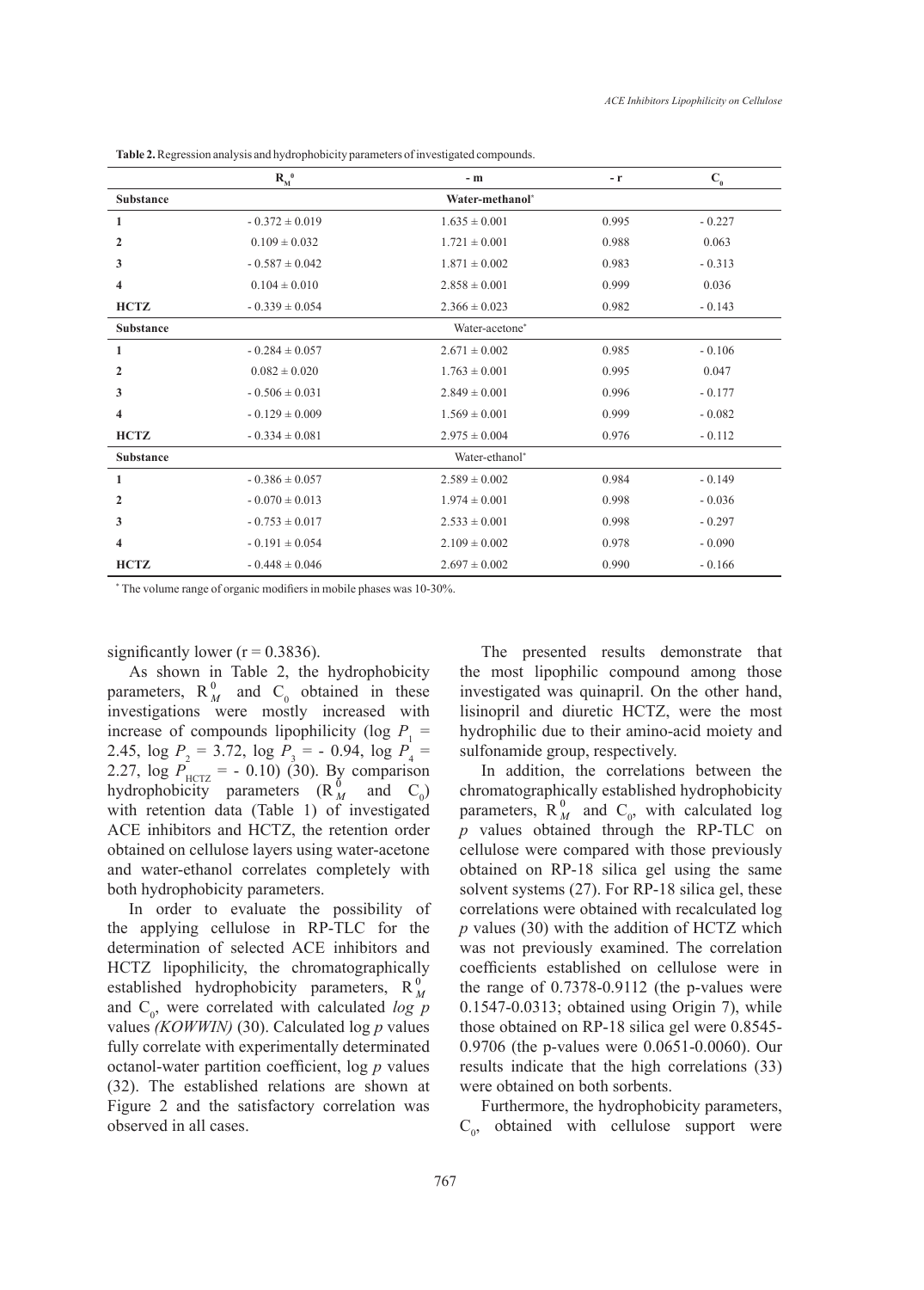



**B**





**C**



**Figure 2.** Correlation between the hydrophobicity parameters  $R_M^0$  and  $C_0$  and calculated log p values of investigated substances for different mobile phases: water-methanol (A), water-acetone (B) and water-ethanol (C). The volume range of organic modifiers in mobile phases was 10-30%. The numbers denote examined substances.

**A**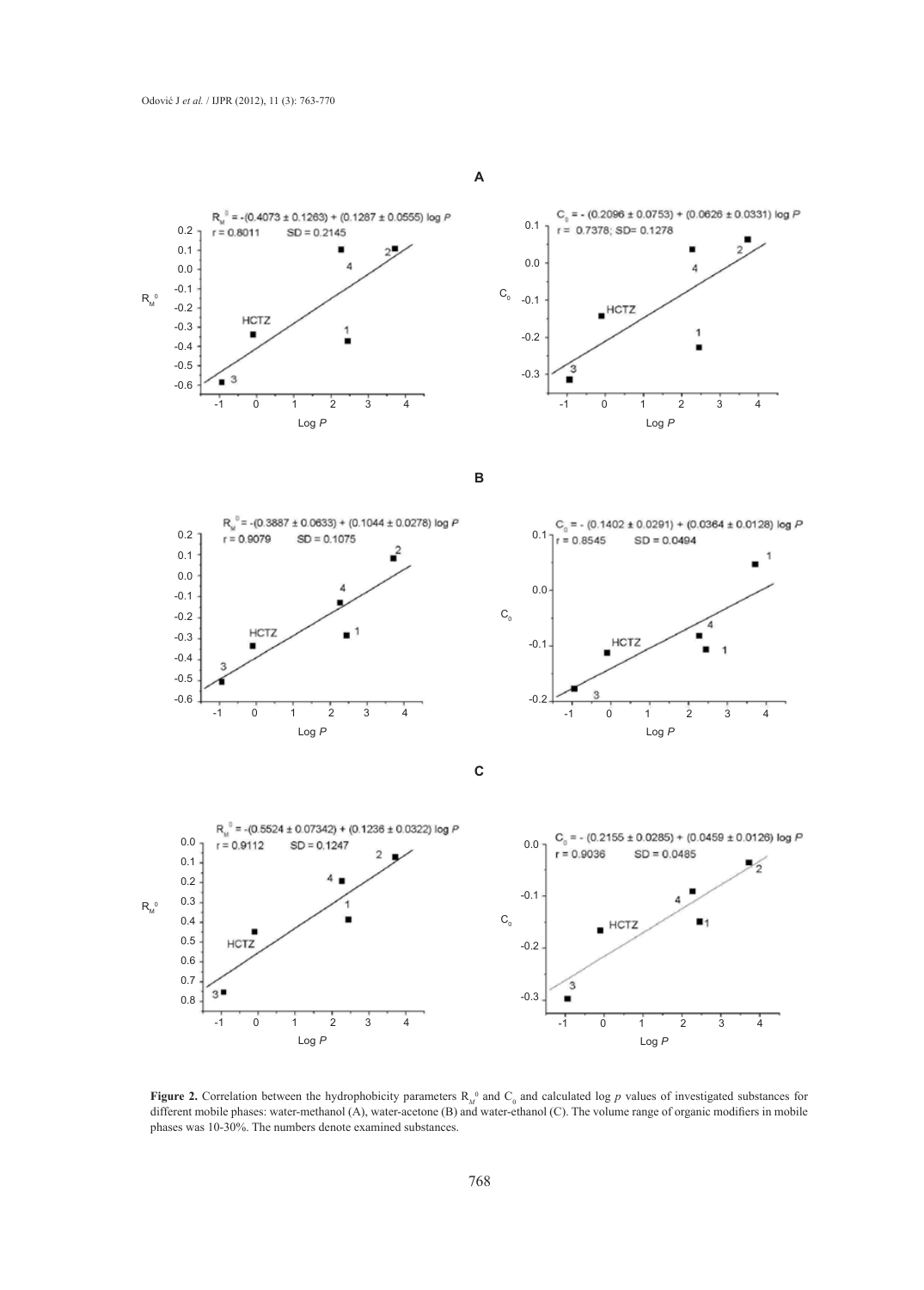correlated with the corresponding  $C_0$  parameters previously obtained on RP-18 silica gel (with the addition of hydrochlorothiazide  $C_0$  parameter) using the same solvent systems. Very good correlations were observed and the correlation coefficients were in the range of 0.8084-0.9137 (the p-values were 0.0977-0.0300). The obtained data could indicate that the cellulose support is sufficiently reliable for chromatographic lipophilicity investigations of ACE inhibitors and HCTZ.

By considering the suitability of the applied mobile phases, it can be seen that water-acetone and water-ethanol shows better correlations than water-methanol and they are more suitable for the lipophilicity determinations of examined ACE inhibitors and HCTZ.

These findings discussed above, make it obvious that cellulose as an economic, inexpensive and easily available sorbent can be used as a successful alternate to RP-18 silica gel in RP-TLC investigations of ACE inhibitors and HCTZ lipophilicity.

### **Conclusion**

Defining an appropriate method and also conditions for rapid, simple and inexpensive determination of lipophilicity is essential for the investigation of biological active substances.

This study shows satisfactory correlations between parameters,  $R_M^0$  and  $C_0$ , as the measures of hydrophobicity, with the calculated log *p* values, showing that cellulose can be efficiently applied in the RP-TLC investigation of lipophilicity of the selected ACE inhibitors and HCTZ. Very good correlation  $(r = 0.91)$ ; water-ethanol solvent system) between the chromatographically obtained hydrophobicity parameters and calculated log *p* values confirmed the selection of ACE inhibitors since lisinopril and quinapril were on the opposite sites of linear relationship. The principal advantage of cellulose compared to the other sorbents commonly used in RP-TLC (RP-18 silica gel) is that cellulose is an easily accessible sorbent. Moreover, lower organic solvent content in the eluent needed to achieve the consistent retention follows the principles of green chemistry.

#### **Acknowledgment**

This work was partly supported by the Ministry of Education and Sciences, Belgrade, Serbia, as a part of Project No. 172041.

#### **References**

- $(1)$  Di L and Kernsy EH. Profiling drug like properties in discovery research. *Curr. Opin. Chem. Biol.* (2003) 7: 402-408.
- R. QSPR: quantitative structure-(chromatographic) retention relationships. *Chem. Rev.*  (2007) 107: 3212-3246. (2) Kaliszan
- (3) Poole SK and Poole CF. Separation methods for estimating octanol-water partition coefficients. *J. Chromatogr. B* (2003) 797: 3-19.
- (4) Berthod A and Broch SC. Determination of liquidliquid partition coefficients by separation methods. *J. Chromatogr. A* (2004) 1037: 3-14.
- (5) Galaon T, Medvedovici A and David V. Hydrophobicity parameter (log  $K_{0/W}$ ) estimation for some phenolic compounds of pharmaceutical interest from retention studies with mobile phase composition in reversedphase liquid chromatography. *Sep. Sci.Technol.* (2008) 43: 147-163.
- $(6)$  Valko K, Bevan C and Reynolds D. Chromatographic hydrophobicity index by fast-gradient RP-HPLC: A high-throughput alternative to logP/logD. *Anal. Chem.*  (1997) 69: 2022-2029.
- (7) Du CM, Valko K, Bevan C, Reynolds D and Abraham MH. Rapid gradient RP-HPLC method for lipophilicity determination: A solvent equation based comparasion with isocratic methods. *Anal. Chem.* (1998) 70: 4228- 4234.
- $(8)$  Kulig K and Malawska B. RP-TLC determination of the lipophilicity of 1-substituted pyrrolidin-2-one derivatives. Correlation of lipophilicity with affinity for *α*- adrenoceptors. *J. Planar Chromat.* (2009) 22: 141-144.
- Briciu RD and Sarbu C. Lipophilicity of flavonoids (9) estimated by reversed-phase high performance thinlayer chromatography: Chemically bonded plates vs. impregnated plates with oils, animal and human fats. *Sep. Sci. Technol.* (2010) 45: 1275-1285.
- (10) Perišić Janjić N, Đaković Sekulić T, Stojanović S and Penov–Gaši K. Evaluation of the lipolhilicity of some dehydroepiandrosterone derivates using RP-18 HPTLC chromatography. *Chromatographia* (2004) 60: S201-S205.
- (11) Atrrog A, Natić M, Tosti T, Milojković-Opsenica D, Đorđević I, Tešević V, Jadranin M, Milosavljević S, Lazić M, Radulović S and Tešić Ž. Lipophilicity of some guaianolides isolated from two endemic subspecies of *Amphoricarpos neumayeri* (Asteraceae) from Montenegro. *Biomed. Chromatogr.* (2009) 23: 250-256.
- Bieganowska ML, Szopa AD and Petruczynik A. (12)